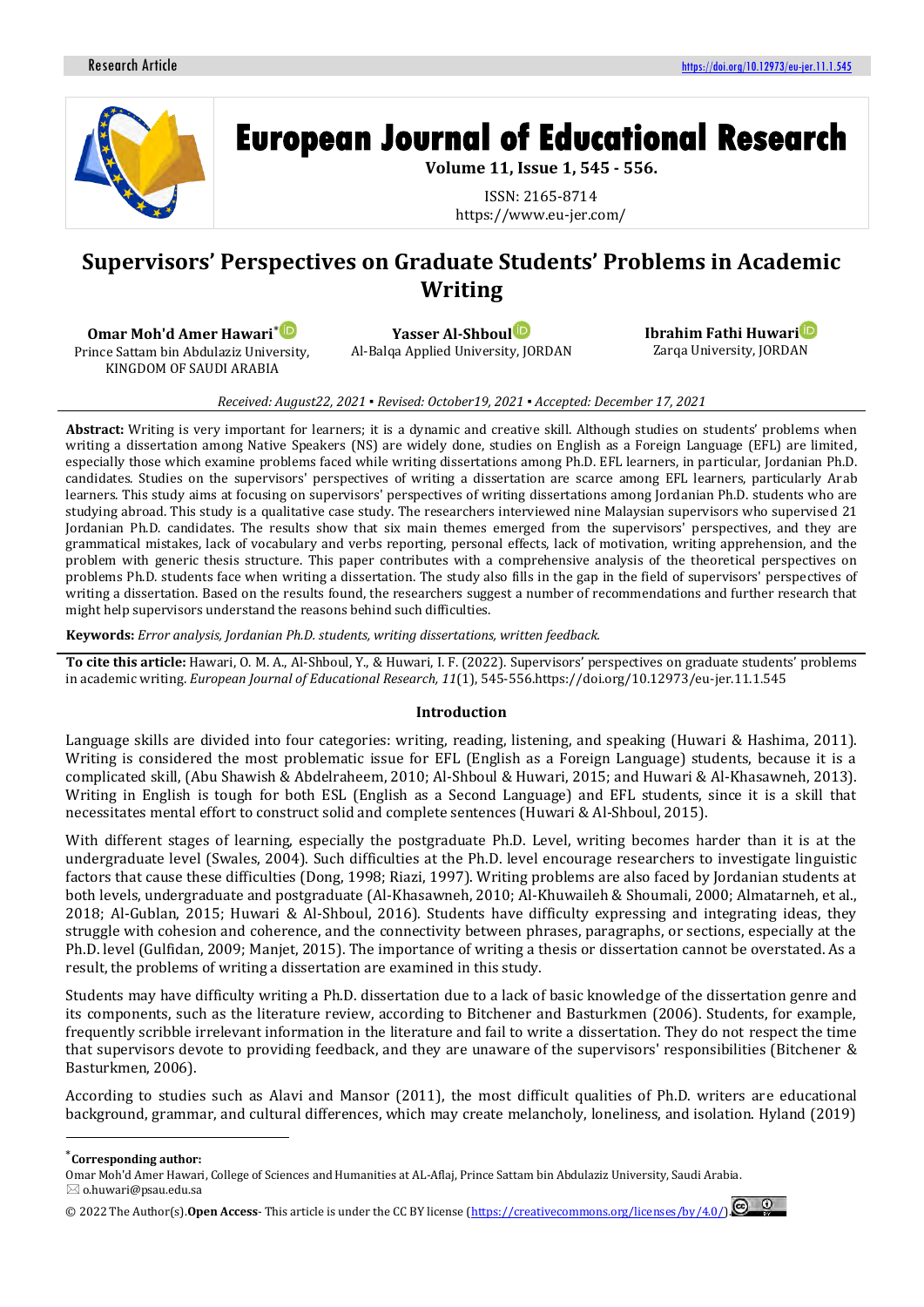claims that non-native English learners believe that "editors and reviewers are prejudiced against them for any nonstandard language practices." Non-native researchers are concerned that they will be rejected because of their country of origin.

According to Al-Zubaidi and Richards (2010), Arab students in Malaysia lack English abilities because their first language is Arabic, and they do not have the opportunity to utilize English in their home countries. Almatarneh et al. (2018) discovered that Arab students in Malaysia struggled with academic writing. This is similar to Al-Khasawneh's (2010) study at Universiti Utara Malaysia (UUM) on Arab students; the researcher interviewed ten Arab postgraduate students to investigate the difficulties that students may face through their academic writing. He noticed that Arab students have difficulty with academic writing. Another study on the same setting (UUM) conducted by Jomaa and Bidin (2019) reveals that Arab postgraduate students, especially Jordanian students, have difficulty utilizing citations in their Ph.D. theses, resulting in a poorly written thesis. According to the same researchers, Jomaa and Bidin (2017), Arab Ph.D. students have difficulty in their academic work due to their insufficient grasp of the foreign language. Based on those findings, this study seeks the supervisors' perspectives on Jordanian Ph.D. students' writing. This work's researchers were also students at UUM, they were close with the supervisors, and it was relatively easy to contact the supervisors to obtain their perspectives on students' writing.

According to the early observations made by the researchers of this study, Jordanian Ph.D. candidates at UUM have difficulty writing their Ph.D. thesis in English. They have low confidence in English writing due to poor educational background and self-efficacy beliefs, which means that they do not believe and trust their ability to succeed at the end of the Ph.D. journey by writing a qualified dissertation (Al-Sawalha & Chow, 2012; Huwari, 2014). This preliminary finding is congruent with the study of Al-Sawalha and Chow (2012). They found that Jordanian students in Malaysia are more apprehensive when they write in English, so that they would delay their work and complain about their difficulties in writing (Muhaisen & Al-Abed Al-Haq, 2012).

Most of the error analysis research has been conducted on local students. This research is conducted on overseas Jordanian students who are pursuing Ph.D., which makes it more significant; because there is no research up to date focusing on such students abroad. This research also fills the gap of the supervisor's perspective on the Jordanian Ph.D. students' problems during writing their dissertation. Discovering the supervisors' perspectives of the student's writing would increase our understanding of the writing problems faced by Jordanian candidates. This study would help students to be conscious of the supervisors' interests and comments. By exploring supervisors' views on Jordanian Ph.D. candidates writing in UUM, the students may be able to decrease their mistakes in writing by following the supervisors' guidance. This research is essential to fill up the gap of the research study. Although studies on the problems native students face in writing a dissertation are widely done, such studies on Jordanian students are limited. Based on the researchers' knowledge through the literature, there is no research examining the supervisors' perspective on the participants of this study in writing a dissertation.

#### *Research Objective*

The purpose of this paper is to do a qualitative analysis of the supervisor's perspectives of Jordanian Ph.D. students' problems when writing their dissertations. In order to achieve this goal, the work is divided into four sections: research review, research design, results, and conclusion of the paper. Through analyzing both methods, the paper gives supervisors a deeper understanding of the problem.

#### **Literature Review**

The strategies used in the discipline of writing are planning, drafting, editing, and revising. In order to produce wellwritten paragraphs, people have to follow numerous stages. Accordingly, Robinson and Modrey (1986, p. xi) argue that "writing is a process. Writing is not an activity accomplished in one setting". Thus, it has been observed that the process of writing is a difficult job which is attributed to the different forms of writing and the high standard requirement every writer needs to take into his considerations. Although writing efficiently can lead to productive academic outcomes (Mousavi & Kashefian-Naeeini, 2011), many students believe that writing a thesis is not an easy task (Krauss & Ismail, 2010). According to Dong (1998), a thesis, or a dissertation, is a type of research-process genre with "demanding intellectual and rhetorical tasks", and that is a challenging task due to the size of the document needed and the quality of writing.

In another study, Bitchener and Basturkmen (2006) examined the difficulties in writing a thesis among ESL postgraduate students. An in-depth interview is used to obtain data from supervisors and their students using a comparative method. More specifically, the researchers of this study have looked at the difficulties that students made in writing the results and discussion sections. There are differences in both perceptions on writing difficulties. Supervisors' perception of these difficulties is appeared in the standards, the style used for writing a thesis. In other perceptions, the writing problems are attributed to the students' limited English proficiency. These findings would be helpful as they highlight the significance of modeling that help students comprehend the requirements of writing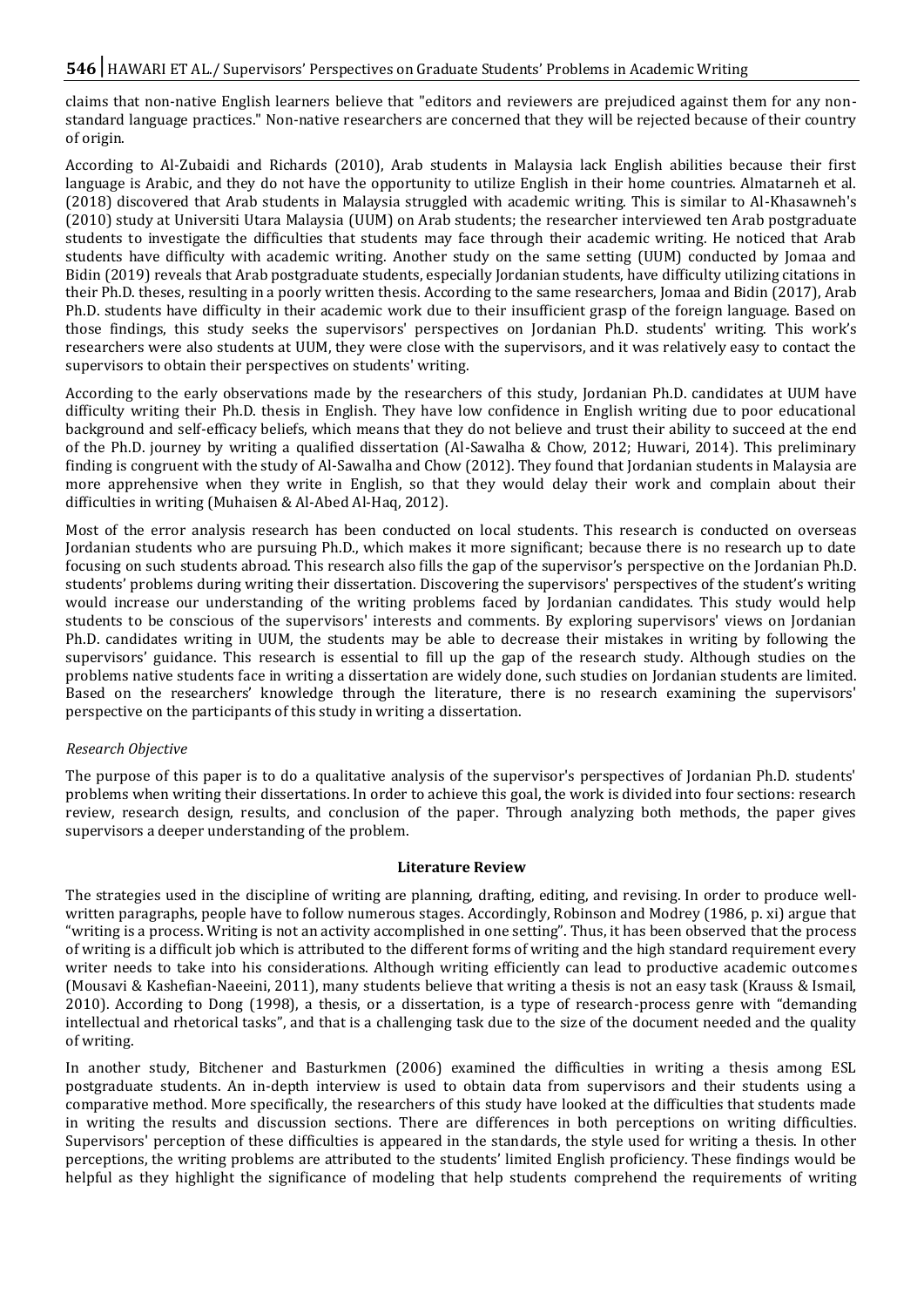different parts of a thesis. Hence, the present study aims to highlight the problems made by Jordanian Ph.D. students from supervisors' perspectives.

Armstrong (2004) declares that almost half of the students are unable to complete writing their dissertation, which is attributed to three different factors of personality, professionalism, and organization. Example on the personality factor includes interpersonal differences in language and work style. The professional factor is viewed in ignorant students and less research interest given, and students' responsibilities and inadequate departmental provisions are examples of organizational factors (Grant & Graham, 1999). In similar statistics in the UK, out of 1,969 candidates, 46% withdrew because of the same factors classified by (Grant & Graham, 1999). Likewise, North America shared a close percentage with the UK; as it has been found that 50% of Ph.D. students failed to complete their Ph.D. dissertations (National Center for Education Statistics, 2000). Alfehaid (2017), for example, examined the writing difficulties among Saudi doctoral candidates in the UK. The data were collected using two instruments: the open-ended survey and interviews. Sixty-one Saudi doctoral candidates pursuing their studies at different UK universities participated in the study. Six students and their supervisors were then interviewed. Results show that the development of students' dissertation writing is mainly obstructed by the academic language, such as being active participants in academic groups of practice.

Huwari et al. (2017) investigated the errors made by postgraduate students majoring in English at Yarmouk University. They looked into the mistakes made by students of master's programs of English when writing their master's thesis. The data were collected from nine Jordanian master theses of English language. The researcher analyzed the comments given by the supervisors on these nine Jordanian master's theses. Generally speaking, the results reveal that the students' errors are classified under one or more of the following three categories: coherence problems, mechanism of writing problems, and problems with organizing the thesis. In this study, the researchers try to compare the errors made by students of a different level, such as the Ph.D. level.

According to other researches, international doctorate candidates may confront significant hurdles during their Ph.D. degree. For example, Bireda (2015) discovered that among doctorate candidates, the most common concerns are low motivation, tension, anxiety, the student-supervisor connection, the educational system, and so on. Furthermore, candidates confront problems relating to the job process, expertise, and resources available (Pyhältö et al., 2012). Mouton (2001) also discovered that applicants experience difficulty in developing academic skills such as research methodologies and time management, as well as financial issues that influence their studies, job, and life in general (Boyce et al., 2016; Huwari, 2020; Walton et al., 2019). Postgraduate students may also suffer owing to cultural differences (Alavi & Mansor, 2011); as a consequence, they may experience unpleasant sentiments such as despair, loneliness, isolation, and so on (Janta et al., 2014). Casanave and Hubbard (1992) studied the problem faced by L2 doctoral dissertation students. The participants of the study included 85 supervisors who were recruited from 28 departments at Stanford University. The results showed that compared to a native speaker of English, L2 students made more errors in their writing. These errors appeared clearly at the sentence level more than at the paragraph level, including the appropriateness of selecting vocabulary, the accuracy of grammar, comprehension, and accuracy of spelling and punctuation.

To sum up, L2 postgraduate students, who participated in the studies reviewed above, faced many difficulties at both sentence and paragraph levels. They also had difficulties in understanding the requirements of the dissertation genre. Besides, L2 postgraduate students varied in their writing difficulties when the different sections of the dissertation are concerned. Hence, some sections are more challenging to write compared to others.

#### **Methodology**

A qualitative case study is used to allow the researchers realize the supervisors' perspectives of Jordanian Ph.D. candidates when writing dissertations as described and experienced by the supervisor during their supervision. According to Creswell (2012), the researcher depends mainly on the student's views by asking broad and general questions. Moreover, the type of data is mainly based on words (or text) from participant students. Finally, the researchers analyze this text into topics and run it.

#### *Participants*

Nine supervisors, supervising 21 Jordanian Ph.D. students in UUM are the participants. The researchers are familiar with the environment around the students, because the researchers studied in the same university. In this matter, Bauer and Gaskell (2000) state that different factors would affect the number of the interviewers, such as the nature of the topic of research, the available resources, and the number of relevant contexts. Other researchers such as Glaser and Strauss (1967), Guba (1978), Lincoln and Guba (1985), and Maykut and Morehouse (1994) argue that saturation or redundancy reached determines the number of participants needed for the interview. In the present study, the researchers reached the data saturation by making seven interviewers with the supervisor. Nevertheless, two more supervisors were interviewed by the researchers to ensure that there is no new or additional information that could be gained from the supervisors.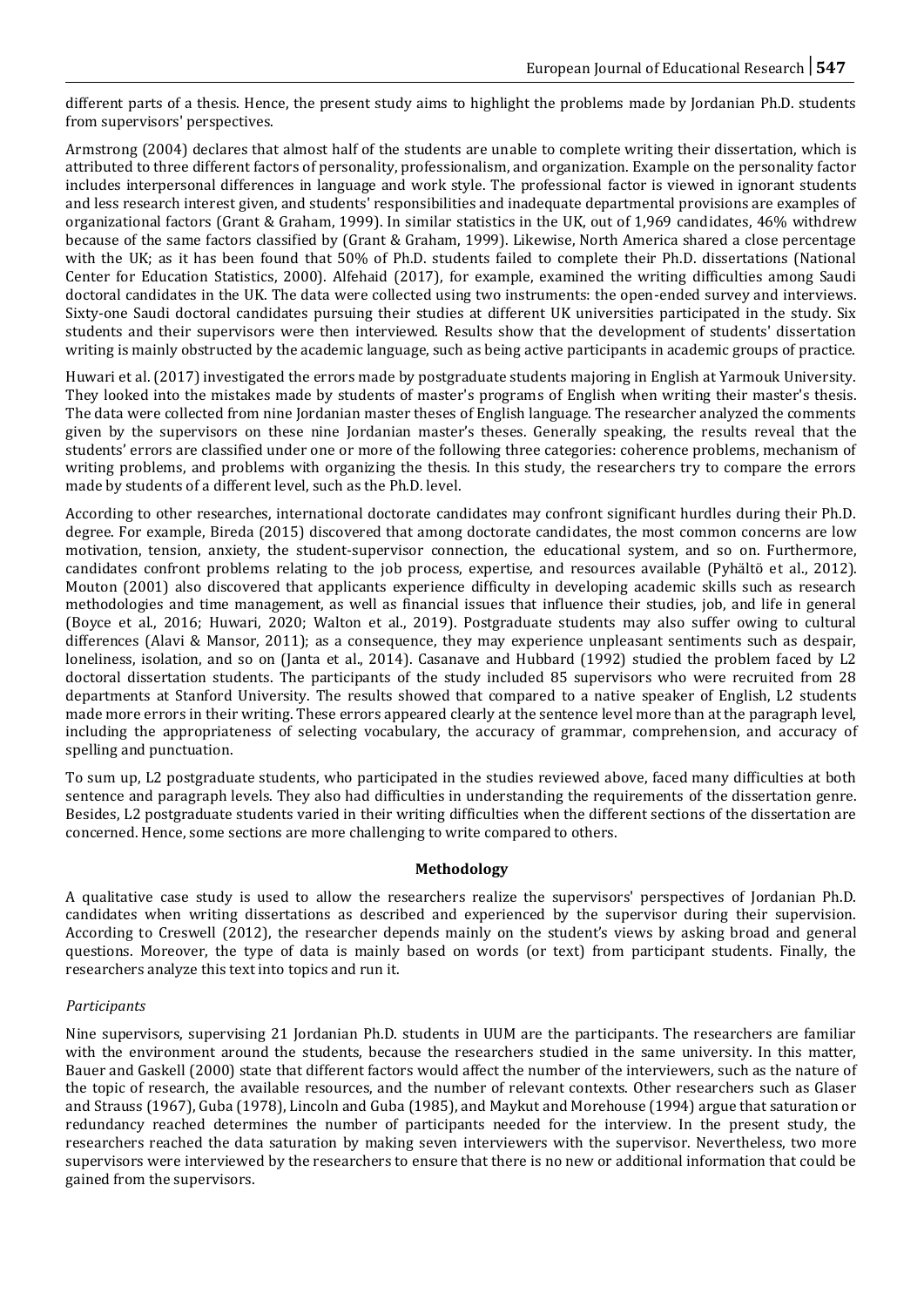#### *Information about the Supervisors*

Nine supervisors, who supervised 21 Jordanian Ph.D. candidates at UUM, are interviewed in this study. The supervisors, whose ages ranged between 40-60 years old, are interviewed by the researchers of the present study. Table 1 below shows general information about the supervisors. The supervisors' include four females and five males. As the supervisors' origin is concerned, seven supervisors were original Malays, and the rest were Chinese Malays. Although their professional experience varied, ten years of teaching experience at UUM was the least professional experience except for one supervisor with only three years of teaching experience at UUM. The highest experience is 23 years. The average number of students they supervised was between 3 and 15 Ph.D. candidates. Students who have already graduated range from 1 to 7 students, supervised by the first seven supervisors; the other two supervisors declared that none of their candidates had graduated yet. See Table 1.

| <b>Supervisor</b> | <b>Experience</b> | Supervisee(s)   | <b>Graduated Ph.D. students</b> |
|-------------------|-------------------|-----------------|---------------------------------|
|                   | 23 years in UUM   | 6 PhD students  |                                 |
| 2                 | 22 years in UUM   | 14 PhD students |                                 |
| 3                 | 3 years in UUM    | 9 PhD students  |                                 |
| 4                 | 22 years in UUM   | 5 PhD students  | None                            |
| 5                 | 12 years in UUM   | 4 PhD students  |                                 |
| 6                 | 14 years in UUM   | 15 PhD students |                                 |
|                   | 16 years in UUM   | 8 PhD students  |                                 |
| 8                 | 10 years in UUM   | 7 PhD students  |                                 |
| 9                 | 16 years in UUM   | 3 PhD students  | None                            |

#### *Table 1. Information About the Supervisors*

#### *Data Collection*

A semi-structured interview is used in this study with the nine supervisors in the first semester of 2011-2012. This data collection instrument is used to highlight points to be asked of the supervisors. According to Fontana and Frey (2000), the semi-structured interview is seen as "one of the most powerful ways in which we try to understand our fellow human beings" (p. 645). The researchers listened well to the participants during the interview. These interviews were divided into two main sessions. The first one was held at the end of 2011 where the supervisors were available and had free time because they were not involved in teaching activities. While 5 out of 9 supervisors agreed that their interviews to be tape-recorded, the researchers needed to take notes during the interview sessions. Twenty minutes to thirty-five minutes is the average length of the interviews that results in two hours of conversations. These interviews were classified under two main categories: personal information and interview questions. In the first type, the researchers propose some questions focusing on the supervisors' own information such as age, gender, nationality, teaching experiences, the students that they currently supervised, and those who have graduated. Regarding the second part of the interview session, and to answer the research question of the present study, the researchers designed and adapted the interview questions from Gurel (2010).

- 1- From your perspective, do students prefer to write in English or their mother tongue? And why?
- 2- Based on your experience while supervising, what are the challenges that you faced with the Ph.D. candidates?
- 3- Based on your experience while supervising, what is the most difficult part your students face in writing their dissertation? And why?

#### *Data Analysis*

Upon completion of data collection, data is analyzed following verbatim transcription. The verbatim data obtained from the supervisors are used as evidence of the problems in writing. The researchers analyzed each supervisor's perspective on the issue. Moreover, data is organized and analyzed using two appropriate strategies of manual analysis strategy and basic computer program (office word process).

#### *Manual Analysis Strategy*

Creswell (2012) stated that the qualitative strategy of indicates that the researcher has read, marked by hand, and divided the data into sections. The present study researchers used this technique (manual analysis strategy) because they found a small number of databases represented in almost less than 500 pages of transcripts. This simply helps to locate text passages and keep track of files. Moreover, the researchers aimed to avoid the intrusion of the machine and have a hands-on feel for data. In order to be familiar with the data collected, the researchers transcribed all the interviews. With this respect, Lincoln and Guba (1985) indicate that the transcribing process helps the researcher to be familiar with the data. When the verbatim transcription of the interview is concerned, the researchers of this study followed these steps. First, the researchers played the tape recording and listened to it carefully concerning the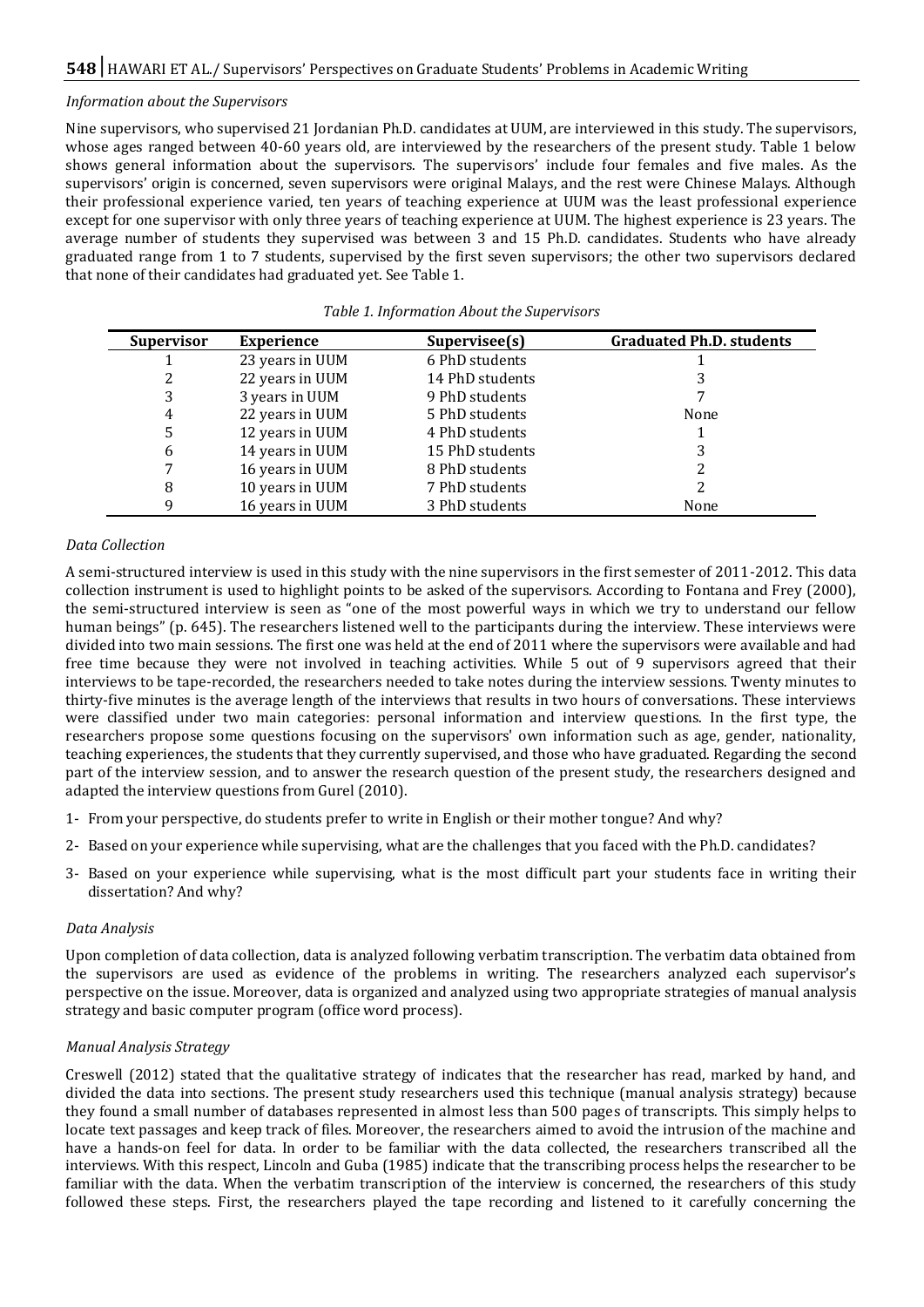interview guide questions. Second, they wrote on a clean sheet of paper the exact words made by the participants when they had to express their views. When needed, the researchers rewind the tapes to find the exact data. Finally, the researchers play beck the tapes to check the results.

## *Office Word Process and Coding*

Once the researchers have completed the verbatim transcriptions, they used a computer and Word document to type and print the transferred data obtained from the recordings. Additionally, they organized the interviews by creating Microsoft Word files. These documents are kept on the researchers' computer and are accessed by them only. Analysis of context meaning is the approach followed by the researchers for analyzing and coding the description. Hence, they began their analysis by coding the meanings, not sentence by sentence.

As the researcher codes the data, the second phase occurs. To get the themes, the researcher separates the data into small chunks and labels the text. In the present study, the researchers followed Miles and Huberman's (1994) coding tool. The researchers began coding with two interview transcripts, one with a lot of information and the other with a lot less. Furthermore, by bringing rich subjects to the challenges linked with writing, these transcripts made a contribution. The researchers scan the transcript to provide the initial themes, and then the researchers applied these themes to other manuscripts. The transcriptions are carefully read, and each participant's response was read line-byline to get the themes. In the last stage, data saturation was reached by the researchers at the  $7<sup>th</sup>$  interview. The researchers conducted two extra interviews to make sure that no more themes come out.

Finally, the researchers of this study have discussed with some of the participants "supervisors" about the themes which were emerged from the data. Supervisors have agreed on major themes in this study. As the researchers of this study have graduated from the same university "UUM" in Malaysia, so that they are closed with the supervisors, and it is quite easy to contact them personally.

### **Findings / Results**

The objective of this study is to explore the supervisors' perspectives of Jordanian Ph.D. candidates' problems when writing their dissertation. The supervisors' declarations and comments about the problems that Jordanian Ph.D. students face in their writing are related to the style of writing, grammatical mistakes, social effects, motivation, weakness in writing a dissertation, and anxiety.

#### *Grammatical Mistakes*

Errors, such as misusing modifiers and verb tense in a sentence, are referred to as grammatical mistakes. In terms of grammatical mistakes, it highlighted the supervisors' perspectives of their supervisees' writing. Supervisors reported that Jordanian Ph.D. candidates showed difficulty with syntax, lack of vocabulary, employing reporting verbs, and consistency. For instance, supervisor 6 commented that the students made many grammatical mistakes, and the student himself agreed about his grammar weakness. He said:

*My Jordanian student had made many grammatical mistakes. After the discussion with my student, I found that the problem of his grammar relates to his educational background.*

Another supervisor commented in an angry voice that the student should know his job to write well and to know the supervisors' job. She said:

*The Jordanian students I supervised believed that the supervisor's role is to check their work concerning grammar and other factors. They do not know the supervisors' role exactly, which makes a big mistake in their views. Students should submit good work to their supervisors so that supervisors can guide them in their process of writing.*

The same view was given by supervisor 6, who believed that Jordanian students had a grammatical problem writing their Ph.D. He said:

*My Jordanian student had a problem with his writing; he always made a mistake in grammar. I think it is because of his educational background, as described by my student, and he is not a native speaker.*

Eight out of nine supervisors claimed that Jordanian Ph.D. candidates have problems with grammar such as tenses, prepositions, and punctuation marks. The researchers believed that the weakness of grammar that Jordanian Ph.D. students have is due to their educational background. The main reason for their problem is that in Jordan English is a required course for both schools (private and public), but the problem is with the hours given for the course which is 6 hours per week, which is not enough for EFL learners. The second problem is that teachers teach English with the help of the Arabic language (Almatarneh et al., 2018). The researchers of this study summarized supervisors' samples of students' grammatical mistakes. See table 2.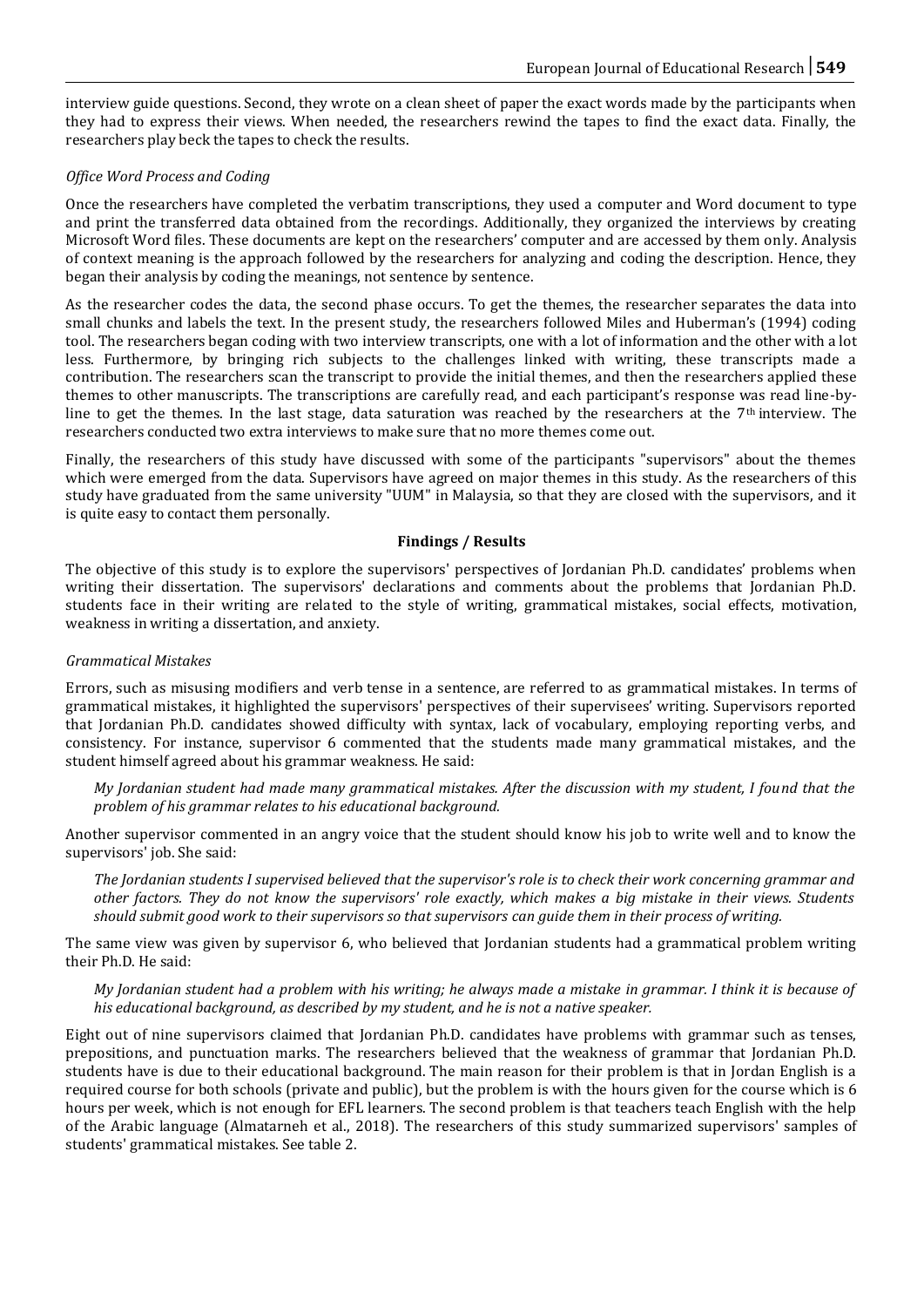#### *Table 2. Grammatical Mistakes*

|   | <b>Grammatical Mistakes</b>               | <b>Occurrences</b> |  |
|---|-------------------------------------------|--------------------|--|
|   | Problem with tenses                       | 8                  |  |
| 2 | Lack of reporting verbs                   |                    |  |
| 3 | Incorrect usage of subject-verb agreement |                    |  |
| 4 | Misuse of punctuation marks               | h                  |  |
| 5 | Misuse of articles                        | 4                  |  |
| 6 | Incorrect capitalization                  | 3                  |  |
|   | Misspelling                               |                    |  |

#### *Lack of Vocabulary*

Jordanian students remarked that one of the major issues they face is lack of vocabulary as a result of their insufficient vocabulary drills at school. Supervisor 8 said that her supervisee is not familiar with the meaning of some words, which makes the words difficult for the student to understand the situation and quite hard to write perfectly. She said:

*My Jordanian student has a problem with his vocabularies. He does not know how to use the right words or reporting verbs in different situations. In this case his work was not up to Ph.D. level.* 

This same point is brought up by another supervisor. Supervisor 1 announced that both of her Jordanian Ph.D. candidates had writing issues. They are unable to write, as she says, since their dissertations contain easy and nonacademic terms. She said:

*My Jordanian students' writing causes me a headache all the time. They use informal vocabularies, which makes their writing weak. I tried to make them better in writing, and here we are now.*

Using reported verbs is quite important in writing, but Jordanian candidates rarely use them. That is because Jordanian students rarely write in English at their undergraduate level. Supervisor 4 described his Jordanian student by saying that

*My Jordanian student uses few reporting verbs in his writing, while there are hundreds of words he can play with. For example, he used the verbs (say and note) in his dissertation, when he could use other verbs to make his writing stronger. This is one of his problems.*

#### *Personal Effects*

Personal effects mean the social character of the scholarly writing. Regarding this issue, Jordanian Ph.D. students showed their behavior or interaction with their supervisors as it is. Supervisors thought that Jordanian Ph.D. students like to argue with their supervisors. Jordanian Ph.D. students are known for arguing with their supervisors, according to their supervisors. Supervisor one, who supervised two Jordanian Ph.D. candidates at UUM, provided one example. Both candidates argued with their supervisor about a few points, despite the fact that their work did not meet supervisors' requirements and their language was far from Ph.D. level. She said:

*From my own experience, while supervising Ph.D. students, I found that students whom I have supervised argue a lot. They just prefer to argue on points without understanding. Having an idea is a good point, but they have to listen well to their supervisors' suggestions. The second problem is based on time. Supervising Ph.D. students with other responsibilities causes a delay in giving feedback so that students might be frustrated with delaying works. At the same time, students can help their supervisors while reading their work, if their work is written correctly without grammatical mistakes, and organizing ideas. The third problem is the language. Supervisors feel disappointed if the students are weak in using the language, which leads to a weak process of the dissertation. I faced such problems with my students, especially Jordanians.*

The same point has been raised by Supervisor 9, who declared that Jordanian Ph.D. students like to argue without understanding. She said:

*My students have a problem with their arguments. They want to follow a procedure of research without studying a lot and justify their choices. The reason might be that they have never written a thesis before.* 

#### *Lack of Motivation*

Motivation plays a significant role in the learning of English as a foreign language. Motivation is defined by Harboe and Müllen (2007, p7) as "the combination of effort plus desire to achieve the goal of learning the language plus favorable attitudes toward learning the language." In this study, some supervisors believed that Jordanian candidates lack the motivation to continue writing their Ph.D. dissertation. Supervisor 2 mentioned that both of his Jordanian students are less motivated to continue writing their Ph.D. dissertation. He said: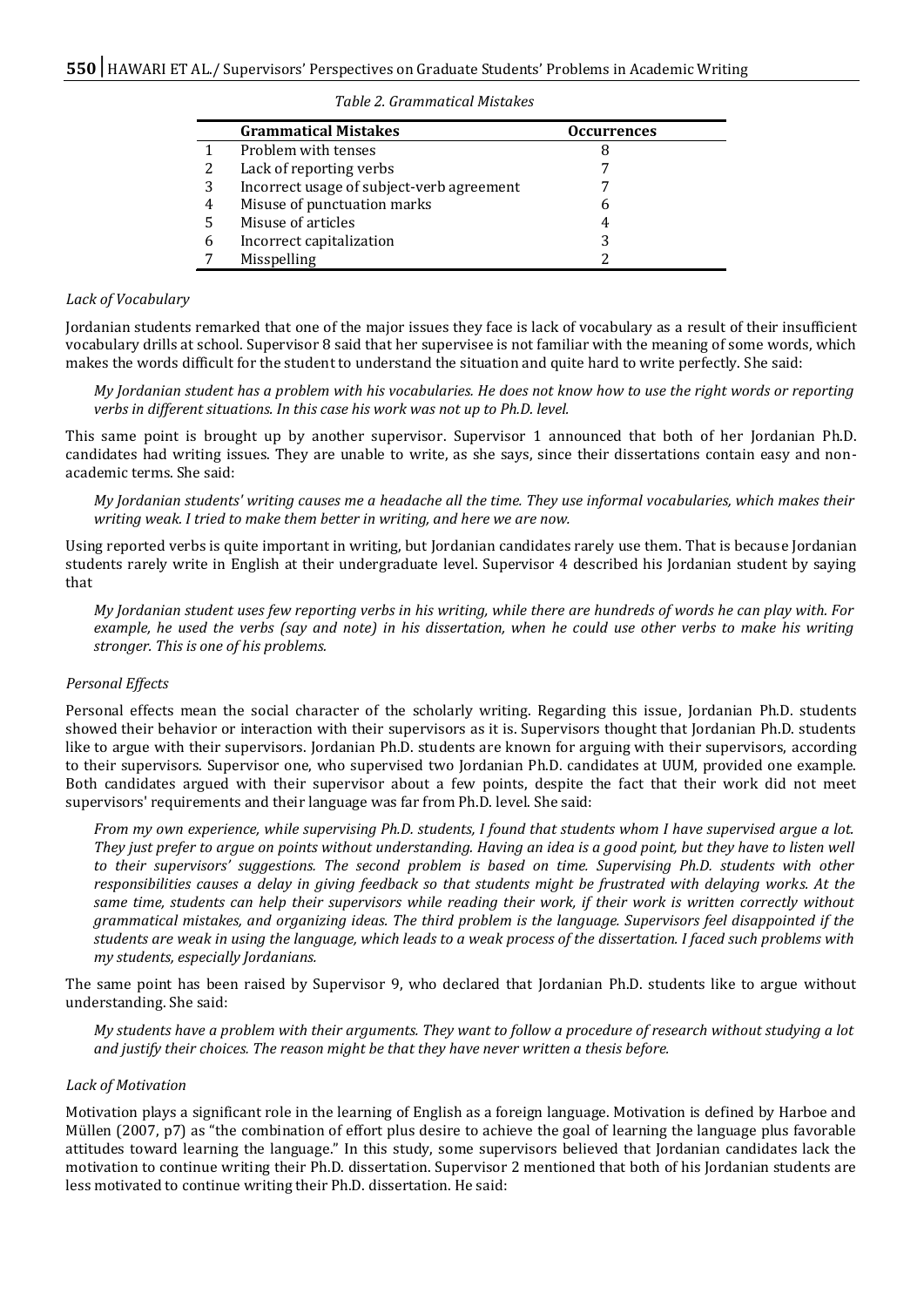*Both of my Jordanian students lack the motivation to write, I think. That is because they have a low level of English. They cannot immediately understand the concept or specific details; that is why I can feel they are less motivated compared with Asian Ph.D. candidates.* 

Another supervisor claimed that his student, who is ready to sit for the Viva voce (Latin for by live voice) VIVA session, was not motivated to continue writing his Ph.D. dissertation. She said:

*For my Jordanian student, I discovered that he does not understand his topic; he does not like to keep studying the topic that he chose by himself. In some cases, we made an argument on what he wrote, but he cannot understand it. I think he is not motivated because of the topic he is working on.* 

## *Writing Apprehension*

Writing apprehension (WA) is considered a problem for all learners, affecting the writers' performance. WA is defined by (Daly & Miller, 1975, p. 11) as "A subjective complex of attitudinal, emotional, and behavioral interaction which reinforces each other." Thus, the level of WA is divided into three levels: high, moderate, and low level (Daly & Miller, 1975). Furthermore, writing apprehension may influence students at all levels even after graduating from university (Hanna, 2010). Students with a high level of writing might prefer to delay their work or avoid writing at all because of the fear of evaluation or assessment (Hanna, 2010). WA was quite obvious among Jordanian Ph.D. candidates. Several supervisors mentioned that their students feel afraid to be evaluated. Supervisor 6 said that his student was highly anxious. He said:

*I have noticed that my Jordanian student feels afraid more than other students. He is afraid of my comments and the examiners' comments. I try hard to decrease his feeling, but it is useless.* 

Supervisor 8 had the same view as supervisor 6 on the fear of evaluation. She said:

*Late to submit works was a bit common. Once I asked him why you are late submitting your work, his answer was that he was afraid of my negative comments. In Jordanian culture, they never get a direct critique as we do in Malaysia. That was his answer.* 

#### *The Problem with Generic Dissertation Structure*

The generic dissertation structure was also a problem for some of the Jordanian Ph.D. candidates. They have several problems regarding writing a thesis, such as writing a problem statements, understanding the research method in general, the way to write the literature review, and other parts of the thesis. The reasons behind such problems might be related to their educational background, as most Jordanian students in their master's level do not write a thesis, they set for a comprehensive exam. The first supervisor said:

*Both of my Jordanian Ph.D. students are weak in understanding what research methods mean. They need to work hard to keep reading to produce a good paper. In addition, they are weak in writing their problem statement and literature review. Through a discussion with them, my students declared that they faced such problems because they have never written a thesis before.*

#### **Discussion**

The findings of this research, as illustrated above, can be summarized by six main themes which are grammatical mistakes, lack of vocabulary and verbs reporting, personal effects, lack of motivation, writing apprehension, and generic dissertation structure. The researchers discussed the findings accordingly.

The first theme that emerged from this research is grammatical mistakes. It was clearly mentioned by the supervisors that Jordanian Ph.D. students at UUM faced problem in grammar while writing their dissertation. Similar findings on both (Jordanian undergraduate and postgraduate students) were found. Studies showed similar results with the findings given above (Huwari, 2014; Huwari, et al., 2017). They state that grammatical errors are one of the most problematic issues that Jordanian students face when they write in English. Meanwhile, this study showed that Jordanian Ph.D. students have also faced the same problem in writing even though they are studying abroad because Jordanian Ph.D. students shared the same educational background with other participants of other Jordanian studies. Among Ph.D. studies, the result of this study is similar to a study done by Casanave and Hubbard (1992) on L2 Ph.D. candidates by saying that grammatical mistakes have occurred in both studies frequently.

The second theme that emerged from the study is lack of vocabularies and verbs reporting. Such a problem among Jordanian Ph.D. students is due to the fact that students have less amount of vocabulary in English, as they quite rarely write in English at their undergraduate level. Meanwhile, other studies mentioned in the literature review, such as Casanave and Hubbard (1992); in their results, state that their participants do not have problems with vocabulary. The students have enough vocabularies, and this allows them to write a good dissertation.

The third theme is personal effects. Based on the researchers' knowledge, no research has discussed Jordanian personal effects in depth. Thus, the researchers came across Al-Ahmad's (2003) study on Egyptian students who shared the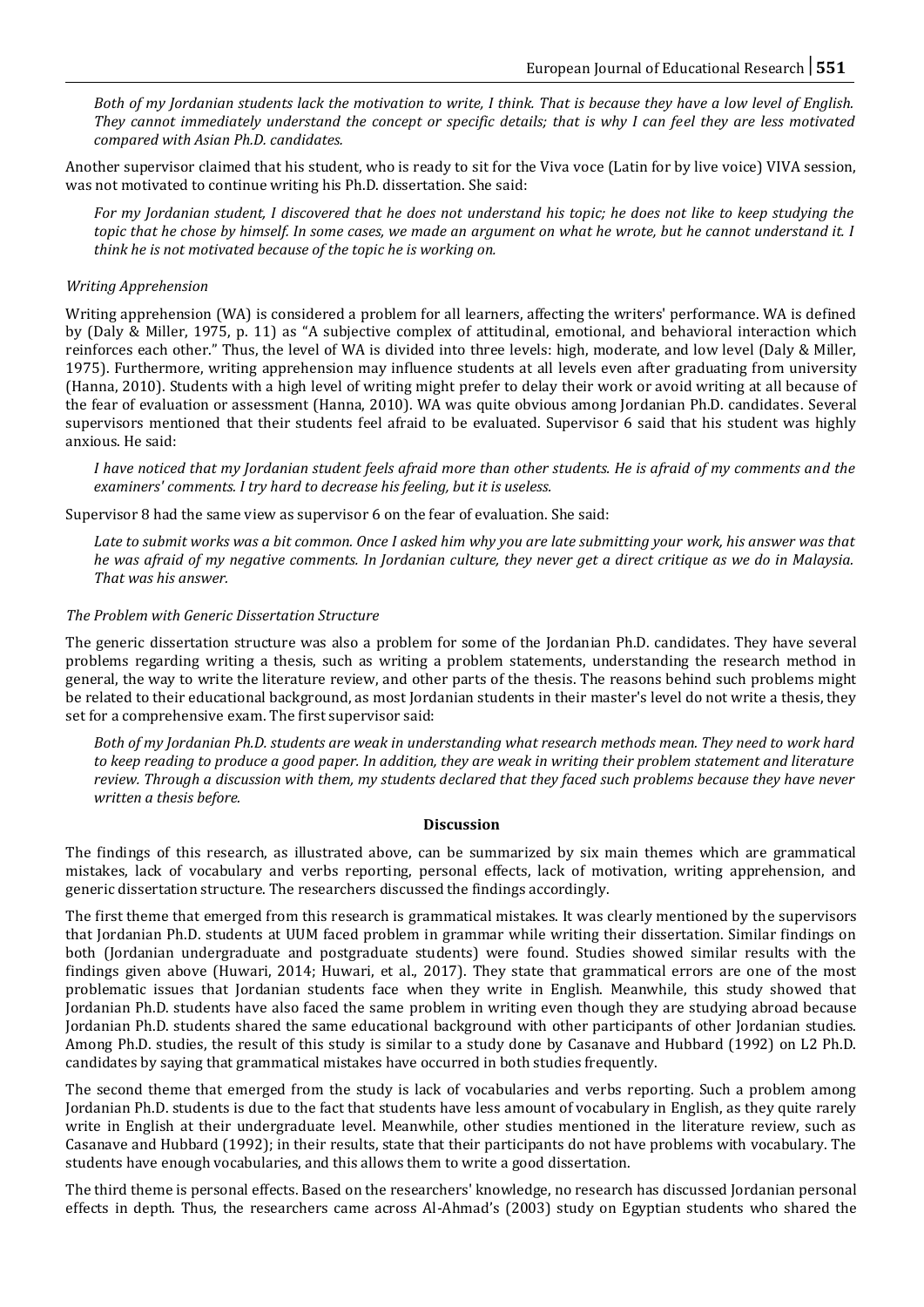same culture with Jordanian, as both nations are Arab, their countries are close to each other, and they have shared the same language as well. In his study, he found that socio-cultural knowledge is a critical issue for teachers and their students at the university level.

The result of this study is quite similar to Huwari (2014) and Huwari's et al. (2017) studies. In their studies, the sampling was Jordanian students at different levels showing that Jordanian students have less motivation to write in English. Further research is needed to show the causes behind such a problem. Besides, Al-Khasawneh (2010) discovered in his study that Arab postgraduate students at UUM are less motivated to write their dissertation due to several reasons, such as their proficiency in the language and their interests.

In the Jordanian context, researchers found that students at different stages have a high level of writing apprehension. Huwari and Hashima (2011) found that Jordanian postgraduate students at UUM have a high level of WA because students are weak in English structure and academic writing, the have negative confidence in writing, and their experience. Other studies, such as Al-Sawalha and Chow (2012), on Jordanian undergraduate students at Yarmouk University also found that students have a high level of WA because students feel afraid from evaluation.

The findings of this research were divided into six themes which are grammatical mistakes, lack of vocabulary and verbs reporting, personal effects, lack of motivation, writing apprehension, and problem with generic dissertation structure. The findings are quite similar to other studies such as Bitchener and Basturkmen (2006) who stated that students might face difficulties writing a Ph.D. dissertation due to the background knowledge of the dissertation genre and its parts, such as literature review. For example, students in their study often wrote irrelevant information in the literature. They missed reading and following the instruction of writing a dissertation. They do not respect the time given by the supervisors on the feedback given; they do not understand the supervisors' role. In the Jordanian context, other research such as Huwari et al. (2017) found that Jordanian postgraduate students at Yarmouk University faced the problem with organizing their dissertation. Students did not write the parts of the thesis accurately. They have a problem with writing the introduction section. The participants in this study admitted that they did not know precisely what they were supposed to write in the introduction. Further research is needed to discuss the causes behind these problems among Jordanian postgraduate students.

To summarize, the fundamental cause of these difficulties is a lack of academic understanding in language and technique, as demonstrated by several studies (Bamgboje-Ayodele et al., 2016; Lei & Hu, 2019; Mouton, 2001; Pyhältö et al., 2012). Research technique and academic English are the two most important qualities required of Ph.D. Arab applicants. Because the candidates are not native English speakers, English language remains a major issue for them. This is consistent with the findings of several previous investigations (Clavero, 2010; Hyland, 2019). Participants even believe that they must obtain extensive criticism on their academic work from their supervisors. Supervisors, on the other hand, are more concerned with the content than the language aspect. As a result, there is a need for a solution to this problem, such as having a co-supervisor who is accountable for the applicants' academic writing.

#### **Conclusion**

This study focuses on the supervisors' perspectives of writing dissertations among Jordanian Ph.D. candidates who are studying abroad. The study's objective is the Malaysian supervisors' perspectives of Jordanian Ph.D. candidates' problems when writing their dissertation. Nine Malaysian supervisors who supervised 21 Jordanian Ph.D. candidates were interviewed for this qualitative case study. The findings of this research are discussed in six themes. The first theme is grammatical mistakes. It is one of the most problematic issues for Jordanian students. Most of the supervisors participated in this study agreed that Jordanian students faced such a problem. The types of grammatical mistakes made by Jordanian Ph.D. students are problems with tenses, lack of verbs reporting, subject-verb agreement, punctuation marks, misused articles, capitalization, and spelling. The main reason behind having grammatical mistakes in their writing is their educational background. The second theme is the lack of vocabulary and reporting verbs mentioned by seven supervisors out of nine. Having such a problem among Jordanian Ph.D. students is due to the fact that students have less amount of vocabulary in English, as they rarely write in English at their undergraduate level. The third theme is personal effects. The fourth theme is lack of motivation. In this regard, many supervisors participated in this study thought that Jordanian students are less motivated than other students due to their low language proficiency. The fifth theme is writing apprehension. Students with a low level of writing might prefer to procrastinate their work or avoiding writing at all because of the fear of evaluation or assessment. The sixth theme is the problem with generic dissertation structure which means that Jordanian students have difficulties writing their thesis in a good manner; they are unable to write their introduction, problem statement, literature review and other parts of the thesis. The findings of this study have added new information to the existing literature. As this research is the only one which is discussed Jordanian PhD students, who are studying abroad in Malaysia, problems when they write their dissertation/thesis in English.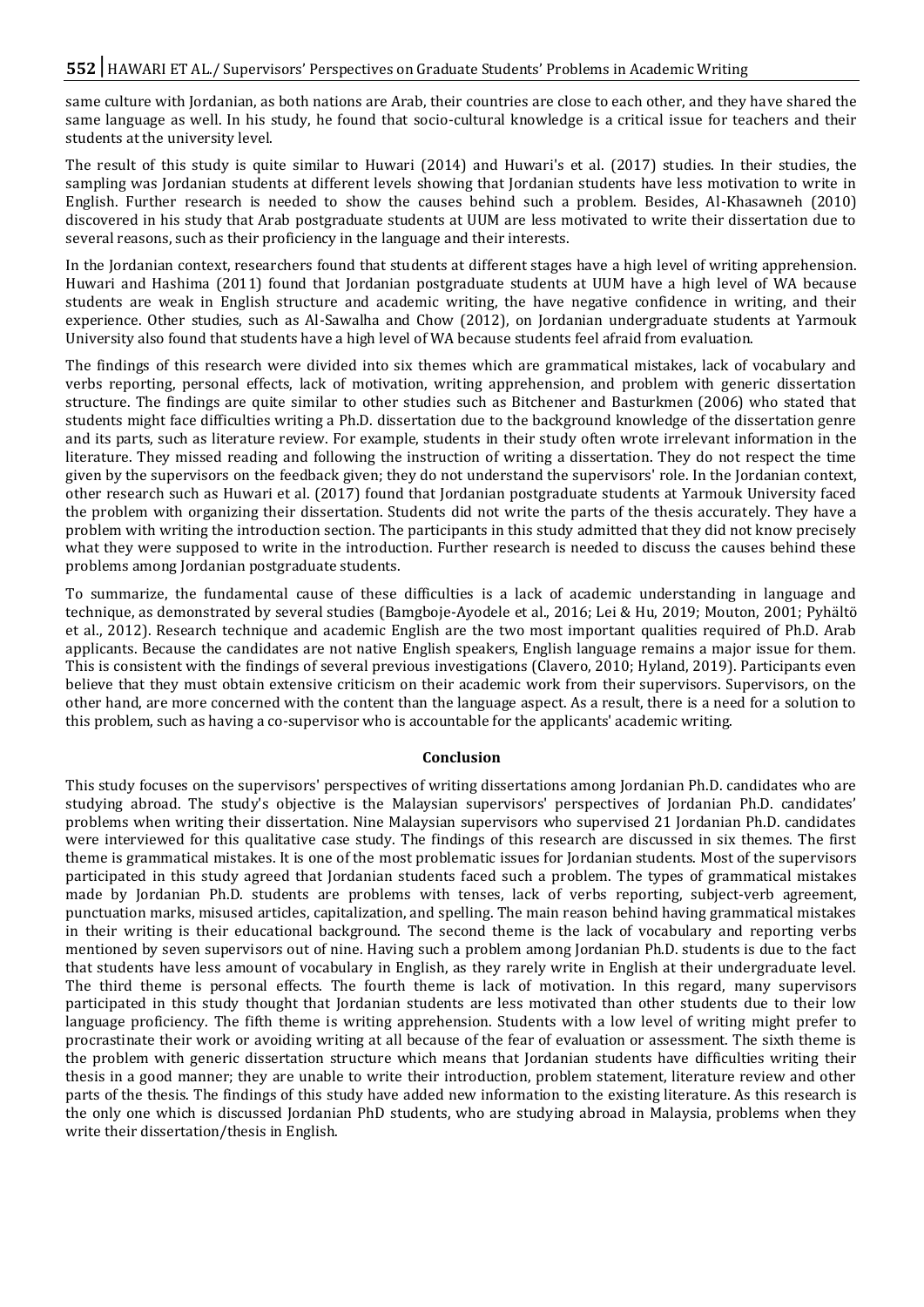#### **Recommendations**

The following instructional implications are explored based on the conclusion and suggestions of the students' performance in writing their Ph.D. thesis.

- 1. Supervisors should help students enhance their writing skills by requiring them to attend seminars and write more.
- 2. Supervisors should encourage students to practice utilizing current writing strategies such as paraphrasing and note-taking methods that strengthen the student's thinking.

#### **Limitations**

The researchers of this study recommend four points which are:

- 1. Based on the researchers' knowledge, no research has been done on supervisors perspectives' of writing a dissertation among Jordanian Ph.D. candidates who are studying abroad. That is why there is not much data on this issue. There is a need to have more research on supervisors' perspectives of Jordanian students and look out for the causes and the effects of such issues.
- 2. The Jordanian students in this study were male students only because there were no female Jordanian Ph.D. students in the period of data collection studying at UUM. The results would be more generalizable if both sexes were included in the study. There is a need for more studies on both genders to compare their findings.
- 3. The data collection of this study was interviewing the supervisors only, while there is a need to look at the topic from the students' perspectives. More studies are needed to discover the topic using quantitative research.
- 4. The Jordanian Ph.D. theses of the candidates are comprised at various stages of the research process. Some were from 'early' work and some from 'nearly completed' theses. Further research is needed to compare the supervisors' perspectives at early and later stages of the supervision process. It is possible that what supervisors comment on and how they frame their comments may change over time.

#### **Acknowledgements**

This Publication was supported by the Deanship of Scientific Research at Prince Sattam bin Abdulaziz University, Saudi Arabia.

#### **Authorship Contribution Statement**

O.M.A. Hawari: Designed the study, written the protocol, analyzed and, interpreted the data. Al-Shboul: Managed the literature review, and the methodology part. I. Huwari has collected the data by interviewing the supervisors and produced the initial draft of the analysis. All authors have read and approved the final manuscript.

#### **References**

- Abu Shawish, J. I, & Abdelraheem, M. A. (2010). An investigation of Palestinian EFL majors' writing apprehension: Causes and remedies. In *Proceedings of the First National Conference on improving TEFL methods & practices at Palestinian Universities* (pp. 1-30). Deanship of Scientific Research and Graduate Studies, Al-Quds Open University. <https://eric.ed.gov/?id=ED512894>
- Al-Ahmad, S. (2003). *The impact of collaborative learning on L1 and L2 college students' apprehension about and attitudes toward writing* [Unpublished doctoral dissertation]. Indiana University of Pennsylvania.
- Alavi, M., & Mansor, S. (2011). Categories of problems among international students in Universiti Teknologi Malaysia. *Procedia-Social and Behavioral Sciences, 30*, 1581-1587.<https://doi.org/10.1016/j.sbspro.2011.10.307>
- Alfehaid, A. (2017). Difficulties faced by UK-Based Saudi doctoral students in writing theses. *Al-Fath Journal, 13*(72), 16-45[. https://www.iasj.net/iasj/article/135267](https://www.iasj.net/iasj/article/135267)
- Al-Gublan, B. (2015). The linguistic argumentative strategies of journalistic language written in English by native speakers and Arabs: A comparative study. *Zarqa Journal for Research and Studies in Humanities, 15*(1), 268-284. <https://bit.ly/3q69FHl>
- Al-Khasawneh, F. M. S. (2010). Writing for academic purposes: Problems faced by Arab postgraduate students of the college of business, UUM. *ESP World*, 9(2), 1-23.https://bit.ly/3GVN0Ei
- Al-Khuwaileh, & Shoumali. (2000). Writing Errors: A study of the writing ability of the Arab learners of academic English and Arabic at University Language, Culture. *Curriculum, 13*(2), 174-183. <https://doi.org/10.1080/07908310008666597>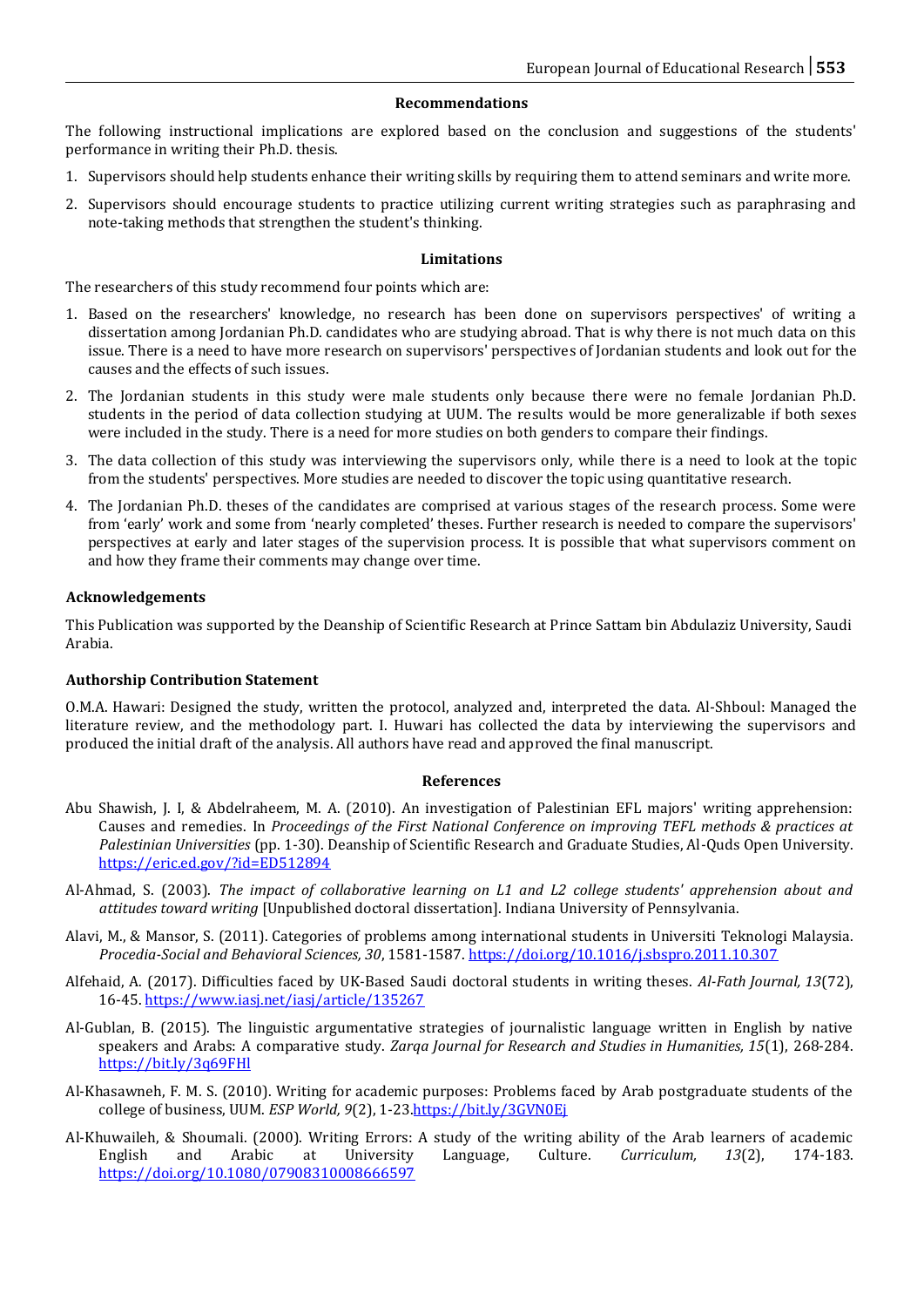#### **554** HAWARI ET AL./ Supervisors' Perspectives on Graduate Students' Problems in Academic Writing

- Almatarneh, A. H. M., Ab Rashid, R., & Yunus, K. (2018). The academic writing experience of Jordanian postgraduate students at a University in Malaysia. *Arab World English Journal, 9*(3), 248-257. <https://doi.org/10.24093/awej/vol9no3.17>
- Al-Sawalha, A. M. S., & Chow, T. V. F. (2012). The effects of writing apprehension in English on the writing process of Jordanian EFL students at Yarmouk University. *International Interdisciplinary Journal of Education, 1*(1), 6-14. [http://iijoe.org/v1/IIJE\\_02\\_v1\\_i1\\_2012.pdf](http://iijoe.org/v1/IIJE_02_v1_i1_2012.pdf)
- Al-Shboul, Y., & Huwari, I. (2015). The causes of writing apprehension through students' perspective. *Journal of Language Teaching and Research, 6*(3), 535-544.<https://doi.org/10.17507/jltr.0603.08>
- Al-Zubaidi, K. O., & Richards, C. (2010). Arab postgraduate students in Malaysia: Identifying and overcoming the cultural and language barriers. *Arab World English Journal, 1*(1), 107-129[. http://doi.org/10.2139/ssrn.2777058](http://doi.org/10.2139/ssrn.2777058)
- Armstrong, S. J. (2004). The impact of supervisors' cognitive styles on the quality of research supervision in management education. *British Journal of Educational Psychology, 74*, 599–616. <https://doi.org/10.1348/0007099042376436>
- Bamgboje-Ayodele, A., Ye, M., Almond, H., & Sakulwichitsintu, S. (2016). Inside the minds of doctoral students: Investigating challenges in theory and practice. *International Journal of Doctoral Studies*, *11*, 243-267. <https://doi.org/10.28945/3542>
- Bauer, M. W., & Gaskell, G. (2000). *Qualitative researching with text, image, and sound: A practical handbook*. Sage Publications Ltd. <https://doi.org/10.4135/9781849209731>
- Bireda, A. (2015). Challenges to the doctoral journey: A case of female doctoral students from Ethiopia. *Open Praxis, 7*(4), 287-297[. https://doi.org/10.5944/openpraxis.7.4.243](https://doi.org/10.5944/openpraxis.7.4.243)
- Bitchener, J., & Basturkmen, H. (2006). Perceptions of the difficulties of postgraduate L2 dissertation students writing the discussion section. *Journal of English for Academic Purposes*, *5*(1), 4–18. <https://doi.org/10.1016/j.jeap.2005.10.002>
- Boyce, B., Curtner-Smith, M., & Sinelnikov, O. (2016). Recruiting, funding, and hiring of doctoral students in physical education teacher education. *Quest, 68*(4), 394-405[. https://doi.org/10.1080/00336297.2016.1234400](https://doi.org/10.1080/00336297.2016.1234400)
- Casanave, C. P., & Hubbard, P. (1992). The writing assignments and writing problems of doctoral students: Faculty perceptions, pedagogical issues, and needed research. *English for Specific Purposes*, *11*, 33–49. [https://doi.org/10.1016/0889-4906\(92\)90005-U](https://doi.org/10.1016/0889-4906(92)90005-U)
- Clavero, M. (2010). "Awkward wording. Rephrase": linguistic injustice in ecological journals. *Trends in Ecology & Evolution, 25*(10), 552-553. <https://doi.org/10.1016/j.tree.2010.07.001>
- Creswell, J. W. (2012). *Educational research: Planning, conducting, and evaluating quantitative and qualitative research*  (4th ed.). Pearson Education.
- Daly, J. A., & Miller, M. D. (1975). The empirical development of an instrument to measure writing apprehension. *Research in the Teaching of English, 9*(3), 242-249.<https://www.jstor.org/stable/40170632>
- Dong, Y. (1998). Non-native graduate students' dissertation/dissertation writing in science: Self-reports by students and their advisors from two US institutions. *English for Specific Purposes*, *17*(4), 369–390. https:/[/doi.org/10.1016/S0889-4906\(97\)00054-9.](http://dx.doi.org/10.1016/S0889-4906(97)00054-9)
- Fontana, F., & Frey, J. (2000). The interview: From structured questions to negotiated text. In N. K. Denzin & Y. S. Lincoln (Eds.), *Handbook of qualitative research* (pp. 645–672). Sage Publications Ltd.
- Glaser, B. G., & Strauss, A. L. (1967). *The discovery of grounded theory*. Aldine.
- Grant, B., & Graham, A. (1999). Naming the game: Reconstructing graduate supervision. *Teaching in Higher Education, 4*(1), 77-89. <https://doi.org/10.1080/1356251990040105>
- Guba, E. E. (1978). *Toward a methodology of naturalistic inquiry in educational evaluation*. *Los Angeles: Center for the Study of Evaluation, University of California, United States*.
- Gulfidan, C. (2009). *A model for doctoral students' perceptions and attitudes towards written feedback* [Unpublished doctoral dissertation]. Utah State University.
- Gurel, N. (2010). *An examination of linguistic and sociocultural variables in writing a dissertation among Turkish doctoral students* (Publication No. 3423565) [Doctoral dissertation, University of New York Buffalo]. ProQuest Dissertations and Theses Global.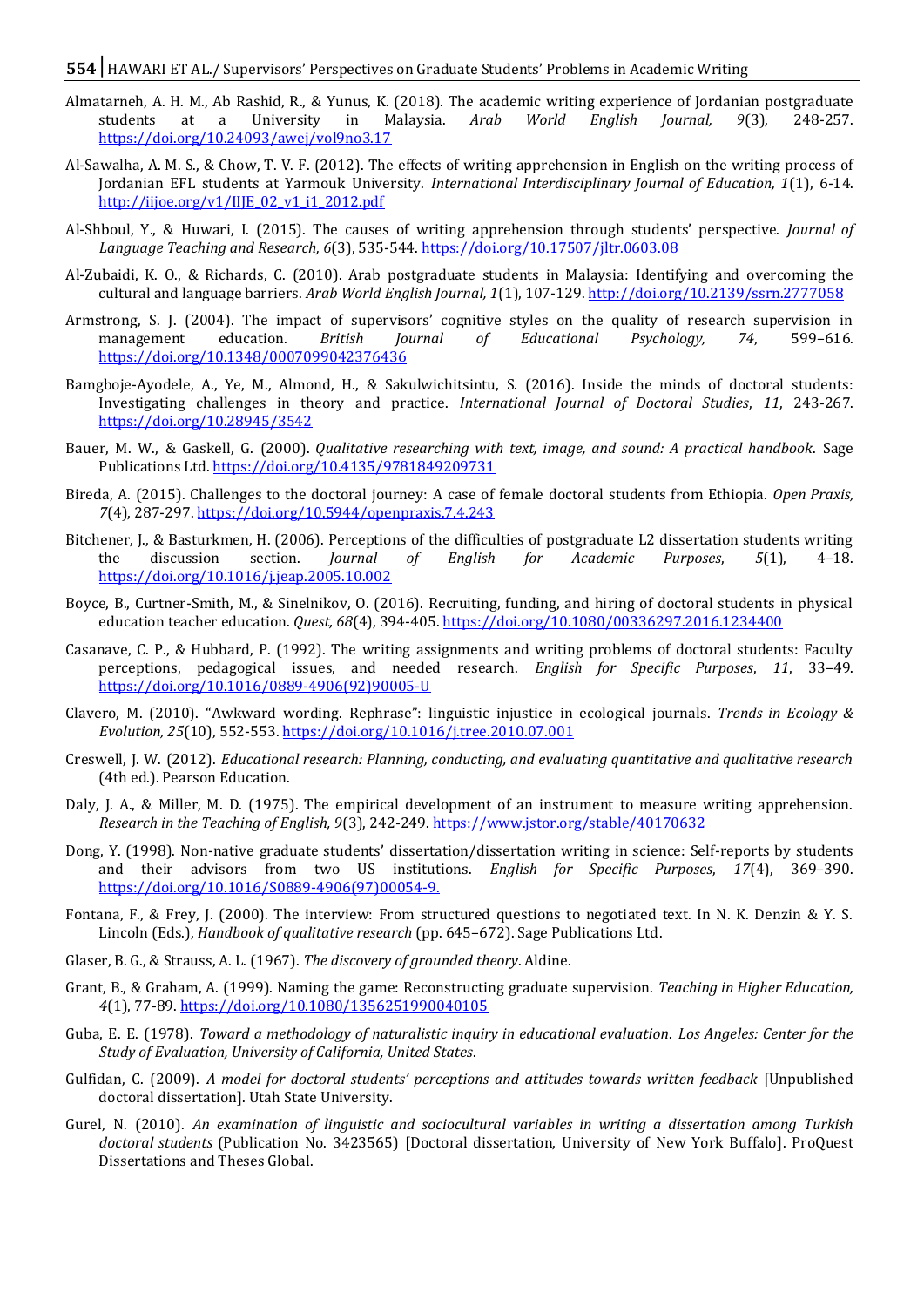- Hanna, K. J. (2010). *Student perceptions of teacher comments: Relationships between specific aspects of teacher comments and writing apprehension* [Doctoral dissertation, University of North Dakota]. University of North Dakota Scholarly Commons. <https://commons.und.edu/theses/895/>
- Harboe, T., & Müllen, R. V. (2007). *Study Skills for international students. The teaching and learning unite of social sciences.* University of Copenhagen[. https://bit.ly/3F9u8kP](https://bit.ly/3F9u8kP)
- Huwari, I. (2014). *Jordanian Ph.D. students' EFL writing apprehension* [Doctoral dissertation, Universiti Utara Malaysia]. UUM Electronic Theses and Dissertation[. https://etd.uum.edu.my/4498/](https://etd.uum.edu.my/4498/)
- Huwari*,* I. F. (2020). Error analysis of written English paragraph (A case study on Zarqa University)*. Palarch's Journal of Archaeology of Egypt/Egyptology, 17*(5), 1-12*.* <https://archives.palarch.nl/index.php/jae/article/view/665>
- Huwari, I., & Al-Shboul, Y. (2015). The effects of writing apprehension among Jordanian Ph.D. Students' Perspectives. *Journal of Global Research in Education and Social Science, 3*(1), 22-32. <https://bit.ly/30AoKbp>
- Huwari, I., & Al-Shboul, Y. (2016). Student's strategies to reduce writing apprehension (A case study on Zarqa University). *Mediterranean Journal of Social Science, 7*(3), 283-290. <https://doi.org/10.5901/mjss.2016.v7n3s1p283>
- Huwari, I., & Al-Khasawneh, F. (2013). The reasons behind the weaknesses of writing in English among pre-year students' at Taibah University. *English for Specific Purposes World, 14*(38), 1-9. <http://repo.uum.edu.my/10723/1/Fa.pdf>
- Huwari, I., Albzour, A., & Alqaryouti, M. (2017). Supervisors' written feedback on Jordanian master's students. *Academic Research International, 8*(4), 121- 130.<https://bit.ly/3sbVWS4>
- Huwari, I., & Hashima. (2011). Writing Apprehension in English among Jordanian Postgraduate Students at Universiti Utara Malaysia (UUM). *Academic Research International, 1*(2), 190-198[. http://repo.uum.edu.my/7191/](http://repo.uum.edu.my/7191/)
- Hyland, K. (2019). Participation in Publishing: The demoralising discourse of disadvantage. In P. Habibie & K. Hyland (Eds.) *Novice writers writing for publication* (13-24). Palgrave.
- Janta, H., Lugosi, P., & Brown, L. (2014). Coping with loneliness: A netnographic study of doctoral students. *Journal of Further and Higher Education, 38*(4), 553-571[. https://doi.org/10.1080/0309877X.2012.726972](https://doi.org/10.1080/0309877X.2012.726972)
- Jomaa, N., & Bidin, S. (2017). Perspectives of EFL doctoral students on challenges of citations in academic writing. *Malaysian Journal of Learning and Instruction, 14*(2), 177-209[. https://doi.org/10.32890/mjli2017.14.2.7](https://doi.org/10.32890/mjli2017.14.2.7)
- Jomaa, N. J., & Bidin, S. J. (2019). Exploring process 'verbs' in EFL postgraduates' citations: A Systemic Functional Linguistics approach. *Indonesian Journal of Applied Linguistics, 9*, 188-201. <https://doi.org/10.17509/ijal.v9i1.13793>
- Krauss, S. E., & Ismail, I. A. (2010). Ph.D. students' experiences of thesis supervision in Malaysia: Managing relationships in the midst of institutional change. *The Qualitative Report.,15*(4), 802-822[. https://10.46743/2160-](https://eric.ed.gov/?id=EJ896172) [3715/2010.1182](https://eric.ed.gov/?id=EJ896172)
- Lei, J., & Hu, G. (2019). Doctoral candidates' dual role as student and expert scholarly writer: An activity theory perspective. *English for Specific Purposes, 54*, 62-74[. https://doi.org/10.1016/S0883-0355\(02\)00059-9](https://doi.org/10.1016/S0883-0355(02)00059-9)
- Lincoln, Y. S., &Guba, E. G. (1985). *Naturalistic inquiry*. Sage Publications Ltd.
- Manjet, K. (2015). International graduate students' academic writing practices in Malaysia: Challenges and solutions. *Journal of International Students, 5*(1), 12-22[. https://doi.org/10.32674/jis.v5i1.439](https://doi.org/10.32674/jis.v5i1.439)
- Maykut, P. S., & Morehouse, R. (1994). *Beginning qualitative research: A philosophic and practical guide*. Routledge.
- Miles, M. B., & Huberman, A. M. (1994). *Qualitative data analysis: An expanded sourcebook*. Sage Publications Ltd.
- Mousavi, H. S., & Kashefian-Naeeini, S. (2011). Academic writing problems of Iranian post-graduate students at the national university of Malaysia (UKM). *European Journal of Social Sciences, 23*(4), 593–603. <https://bit.ly/3EiU4JP>
- Mouton, J. (2001). *How to succeed in your masters and doctoral studies*. Van Schaik Publishers.
- Muhaisen, M. S., & Al-Abed Al-Haq, F. (2012). An investigation of the relationship between anxiety and foreign language learning among 2nd secondary students in second Amman directorate of education. *International Journal of Humanities and Social Science, 2*(6), 226-240[. https://bit.ly/3p4zcBk](https://bit.ly/3p4zcBk)
- National Center for Education Statistics. (2000). *Percentage distribution of doctoral degree students according to selected student, enrollment, and employment characteristics, by type of degree: 1999–2000*.<https://bit.ly/3F4SVGK>